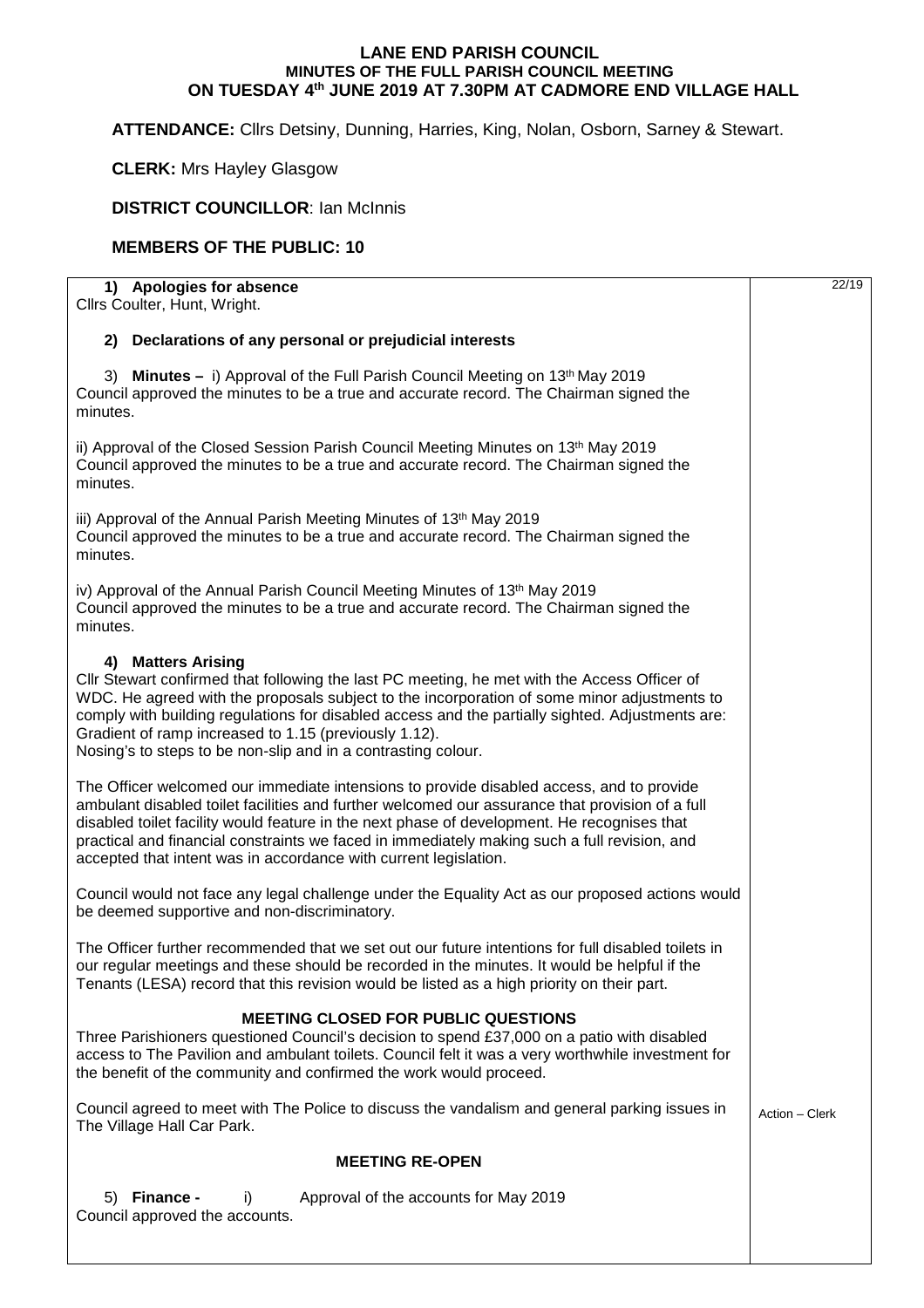|                                                                                                                                                                                                                                                                                                                     | ii)<br>To receive the Internal Auditors report                                                                                                                                                                                                        | 23/19                          |
|---------------------------------------------------------------------------------------------------------------------------------------------------------------------------------------------------------------------------------------------------------------------------------------------------------------------|-------------------------------------------------------------------------------------------------------------------------------------------------------------------------------------------------------------------------------------------------------|--------------------------------|
| as the RFO.                                                                                                                                                                                                                                                                                                         | Council received the Internal Auditors report and were pleased that everything was in order. No<br>issues were raised. Council thanked Cllr Coulter for his assistance with finances and The Clerk                                                    |                                |
|                                                                                                                                                                                                                                                                                                                     | <b>Consider the Annual Governance Statement</b><br>iii)<br>Council agreed the Annual Governance Statement and this was signed by the Chairman.                                                                                                        |                                |
|                                                                                                                                                                                                                                                                                                                     | Sign off the accounts Year Ending 31 <sup>st</sup> March 2019<br>iv)<br>Council approved the accounts. This was signed by the Chairman.                                                                                                               |                                |
|                                                                                                                                                                                                                                                                                                                     | 6) Lane End Playing Fields - General update<br>No further updated to report.                                                                                                                                                                          |                                |
| <b>Mole and Picket Charities</b><br>7)<br>Cllr Nolan presented a paper. Its purpose was to update Council on developments over the last<br>eight months and to seek approval to again approach The Trustees for an informal meeting.<br>Council agreed.<br>It was likely this matter would be raised again in July. |                                                                                                                                                                                                                                                       |                                |
|                                                                                                                                                                                                                                                                                                                     |                                                                                                                                                                                                                                                       |                                |
|                                                                                                                                                                                                                                                                                                                     | 8) Lane End Marlow Bus Service<br>Councillor Detsiny updated Council on progress to establish whether TFB would be prepared to<br>trial a Lane End - Marlow bus service.                                                                              |                                |
|                                                                                                                                                                                                                                                                                                                     | He reported that he now had active support from Stokenchurch Parish Council; Marlow Doctors;                                                                                                                                                          |                                |
|                                                                                                                                                                                                                                                                                                                     | Lane End Primary School and Bucks NHS Trust.<br>He asked Council's permission to have The Clerk draft a minute of this meeting that could be<br>shown to TFB verifying our support. Council agreed.                                                   |                                |
|                                                                                                                                                                                                                                                                                                                     | Stokenchurch Parish Council would like the route extended to Stokenchurch and this may make<br>a service more financially viable.                                                                                                                     |                                |
|                                                                                                                                                                                                                                                                                                                     | 9) Clerk's report                                                                                                                                                                                                                                     |                                |
| i.                                                                                                                                                                                                                                                                                                                  | Planning application comments submitted.                                                                                                                                                                                                              |                                |
| ii.                                                                                                                                                                                                                                                                                                                 | AED inspections carried out and on-line forms submitted.                                                                                                                                                                                              |                                |
| iii.                                                                                                                                                                                                                                                                                                                | The Clerk checks the AED every 2 weeks. Councillor Nolan has offered to be the<br>back up for this.                                                                                                                                                   | Action - Clerk /<br>Cllr Nolan |
| iv.                                                                                                                                                                                                                                                                                                                 | I have reported several street lights to TFB / SSE that are not working.                                                                                                                                                                              |                                |
| v.                                                                                                                                                                                                                                                                                                                  | I have signed and returned the agreement to Deriaz Campsie.                                                                                                                                                                                           |                                |
| vi.                                                                                                                                                                                                                                                                                                                 | I have submitted the rural payments claim for Moorend Common to the Rural<br>Payments Agency.                                                                                                                                                         |                                |
| vii.                                                                                                                                                                                                                                                                                                                | Armed Forces Day is at Wycombe Air Park on Saturday 29th June from 12 noon until<br>6pm.                                                                                                                                                              |                                |
| viii.                                                                                                                                                                                                                                                                                                               | A Parishioner has expressed an interest to join the Parish Council. Council is<br>currently full; elections are May 2020.                                                                                                                             |                                |
| ix.                                                                                                                                                                                                                                                                                                                 | All plots on Bunkers and Chalky Field allotments are fully occupied. There are<br>vacant plots at Sandyfield Allotments.                                                                                                                              |                                |
| Х.                                                                                                                                                                                                                                                                                                                  | There are 3 sections of fencing installed to fill in the gaps at Bunkers allotments.<br>Council asked The Clerk to get a price for a hedge to be re-planted.                                                                                          | Action - Clerk                 |
| xi.                                                                                                                                                                                                                                                                                                                 | Red Kite has confirmed they will not remove the tree at Edmonds Parade because<br>their policy states no healthy trees should be removed. I have asked Red Kite to look<br>into removing the lower branches. This may help with anti-social behavior. |                                |
| xii.                                                                                                                                                                                                                                                                                                                | I have asked Ridgeway Woodlands to carry out the annual tree inspection.                                                                                                                                                                              |                                |
| xiii.                                                                                                                                                                                                                                                                                                               | I have received the electricity contract confirmations from SSE for the street lighting.<br>This is for a fixed period of 36 months.                                                                                                                  |                                |
| xiv.                                                                                                                                                                                                                                                                                                                | The "30 for a reason" signs have now been installed.                                                                                                                                                                                                  |                                |
| XV.                                                                                                                                                                                                                                                                                                                 | Next Meeting - Monday 1 <sup>st</sup> July - Lane End Village Hall.                                                                                                                                                                                   |                                |
|                                                                                                                                                                                                                                                                                                                     |                                                                                                                                                                                                                                                       |                                |